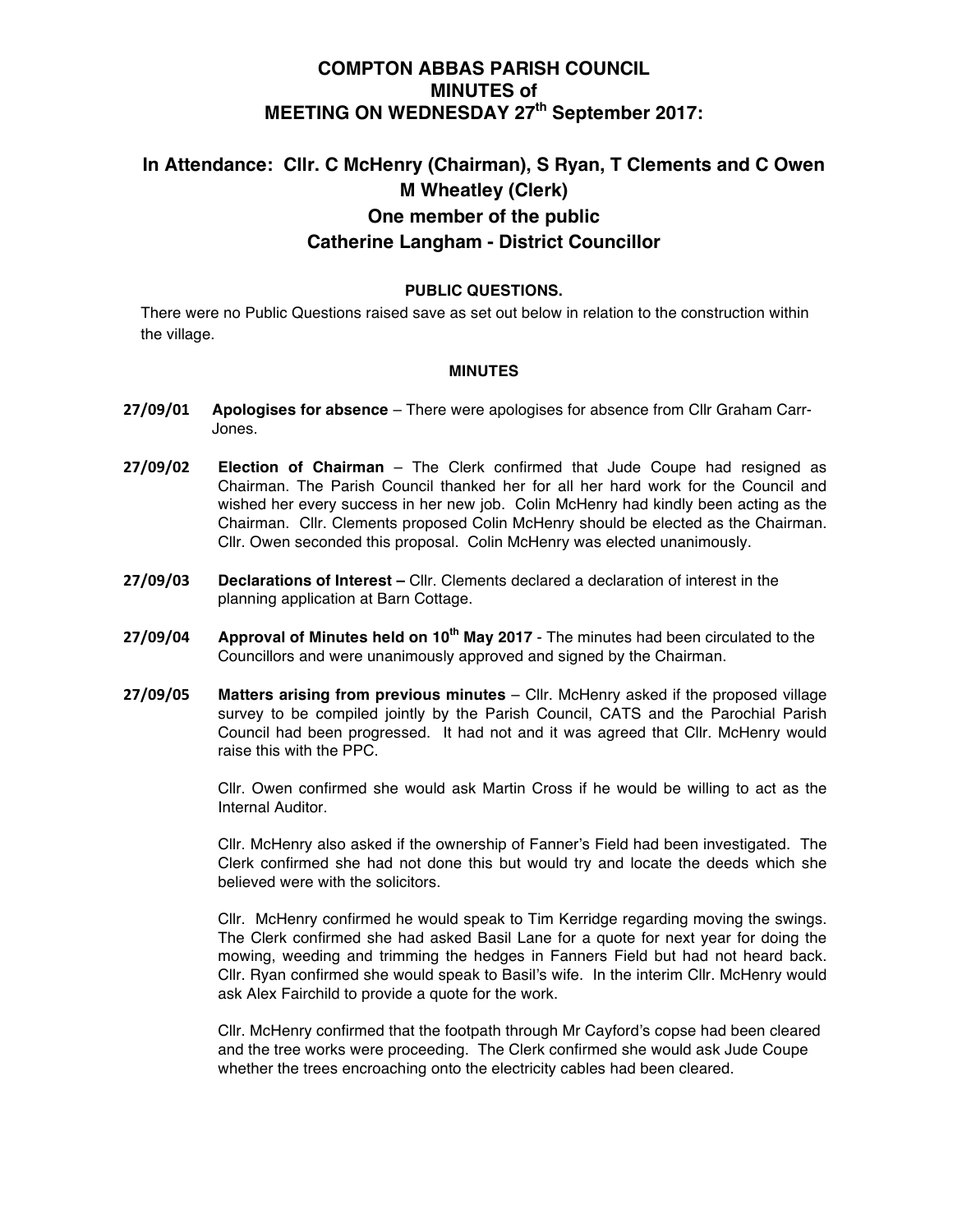- **27/09/06 Vacancies/Co-option** Jude Coupe having resigned there were now 3 vacancies on the Council. The quorum was 3. Mike Owen was in attendance with a view to possibly joining the Parish Council. Cllr. McHenry would phone Adrian Wright to see if he was still interested in joining and Cllr. Clements would ask Steve Parsons if he would be willing to join.
- **27/09/07 Reports from County/District Councillors**  reports had been circulated to the Councillors. The main items of interest to Compton Abbas were:

**Unitary Authority** – DCC and NDDC were still waiting to hear whether the proposals for the unitary authorities had been accepted by the Secretary of State. **A350/C13** - DCC have now ratified the funding of the maintenance works and improvement schemes on the A350 and C13. Most of the community suggestions have been incorporated and work will be commencing in the next few weeks. Regular monthly update meetings are going to be held with Highways. Cllr. Clements has agreed to go to the first of these on  $9<sup>th</sup>$  October 2017. The consultation with regard to the HGV one-way system will be completed shortly. In this regard the A350 Community Group are opposed to this one-way system becoming mandatory as they are concerned that it will then be designated as a freight route and will cause an increase in the number of HGV's using the route. The A350 Group are meeting with Highways and the County Councillors to discuss the north/south strategic route which is currently at a standstill following the change of the Bath MP who is opposed to any traffic going anywhere near Bath and the one-way system.

**School Buses** – As part of the new contracts for school transport, which come into effect this year, the responsibility for designing routes, allocating school children to vehicles and providing bus passes has been taken on by the operators.

**North Dorset's Five- Year Housing Supply** – North Dorset no longer has the "five year housing land supply" that is essential if we are to control planning applications that are not in line with the adopted local plan. There are various reasons why this has dropped but essentially it is because developers are not building. Therefore it will now be harder to refuse planning permission for housing development. Planning permission can only be refused if the harm "significantly and demonstrably" outweighs the benefit.

Cllr. Langham also confirmed that there were currently grants available to small businesses to help with apprenticeships. She reported that following the delegation of the powers of the Planning Committee the last 4 meetings of the Planning Committee had been cancelled because there were no matters referred to it. The matters had been dealt with by the Planning sub-committee which included the Head of Planning and the Chairman of the Planning Committee. The Chairman had commented that the 8 applications which it had considered were minor and the concern was that the Planning Committee could make the wrong decision leading to costly appeals. A leaflet had been forwarded regarding Community Led Housing – the Clerk confirmed she had circulated this to the Councillors.

#### **27/09/08 Finance**

**a.** Audit – the audit has now been completed and no charge was incurred.

**b. Bills to be paid** - M Wheatley £315 for July to September 2017. The Clerk may have already received this cheque but as the Clerk still does not have access to the bank account she has not been able to do a bank reconciliation but would check once the access to the bank account had been sorted.

**c. Update on bank account** –The Clerk arranged for the Bank Mandates to be signed and had sent these to the bank. The bank has confirmed that they have received the mandates and the Clerk now needs to go to the Bank with her proof of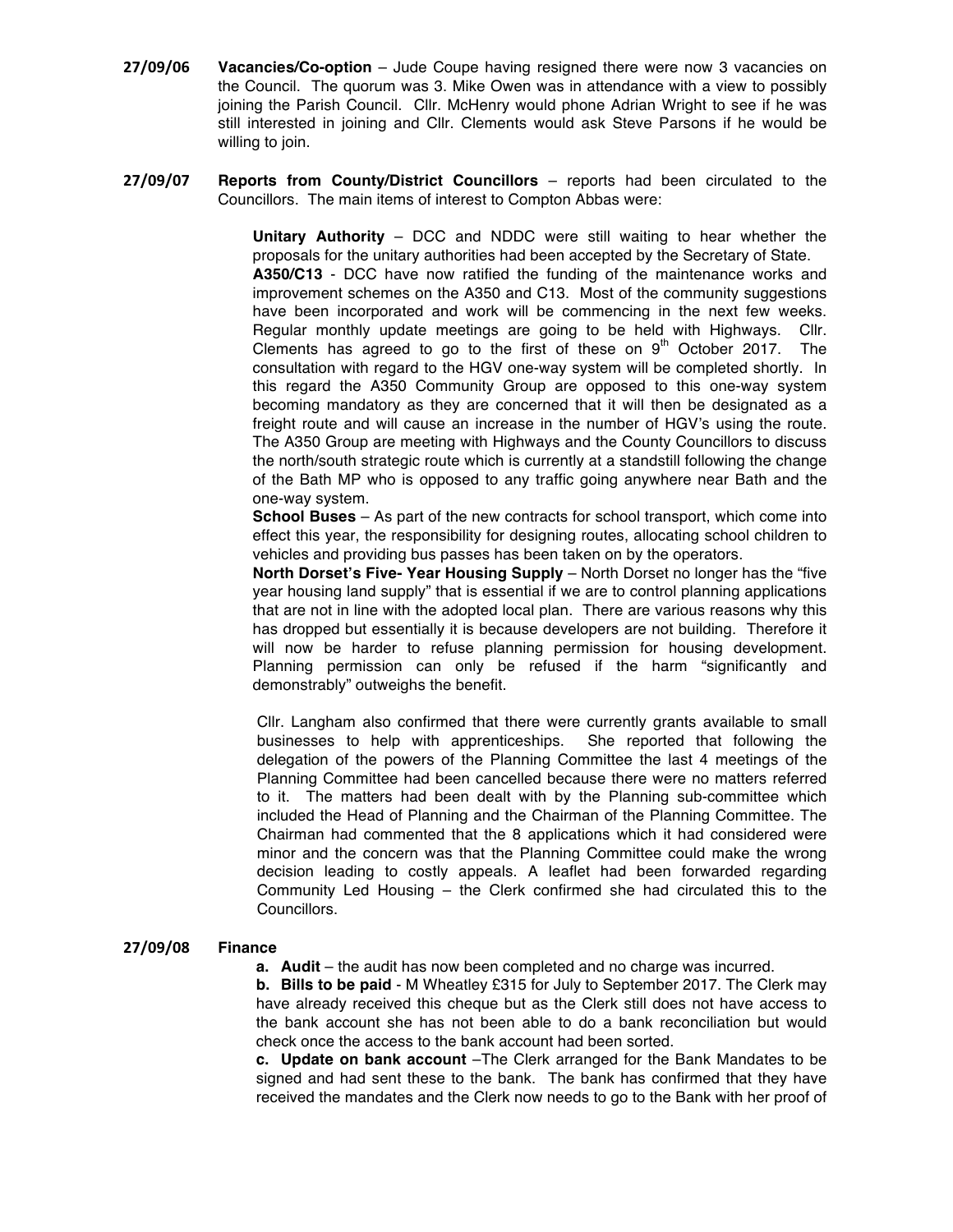identity. Once that is done the account should have appropriate signatories on the account. A standing order for the Clerk's pay can then be set up and the Parish Council can arrange for the Clerk to have read only access to the account.

**d. Precept Planning** – at the meeting in December the Clerk will be asking for approval of the budget so if there is anything that needs to be included in the budget for next year please let the Clerk know. Cllr. McHenry suggested that as part of the Church's bi-centenary celebrations the Parish Council might purchase a fingerpost showing where the Church and Fanners field are. He would obtain a quote for this.

**27/09/09 Fanners Field** –The Clerk had approached the company who prepared the latest inspection report. They do not do repairs accordingly she sent the report to the company who are installing new equipment for Stourpaine Parish Council. She has now heard back from them and essentially they have said that the equipment which is moderately risky i.e. the balance beam, the sand play area and the activity equipment need to be replaced and a local contractor should be asked to repair the rest. Cllr. Ryan suggested that the way forward might be to remove all of the equipment and then if the village wanted to replace it they could raise the funds to do so. Cllr. McHenry suggested that the Parish Council should make one last effort to try and sort the equipment and he would speak to Tim Kerridge about repairing the same.

> As reported above the Clerk had asked Basil Lane for a quote for continuing to undertake the mowing of Fanner's Field for next year. She has asked for the quote to include weeding the play area and the borders of the field.

The CATS shed has been bought and installed.

WW1 Centenary 2018 Cllr. McHenry confirmed he would ask the Church whether they were interested in doing anything. Cllr. Clements confirmed he would speak to Bill Honour regarding the tree to be planted in memory of Margaret Honour.

**27/09/010 Planning/Tree Works -** On checking the Dorset for You planning website the Clerk had come across an application by Tucker's Barton to remove the conditions regarding the removal of trees and the materials to be used. Trevor has looked at this and having reviewed the application the Applicant has in fact submitted a tree protection plan and samples for approval and the application was to discharge the conditions the plan and samples having been approved.

> The Parish Council had received an application in respect of Hawkcombe Cottage to convert a studio/workshop/storage building to form an annex/holiday accommodation and erect a single storey extension. Cllr. Clements is going to have a look at this application and will report back to the Parish Council.

> Cllr. Clements confirmed that he had been asked to raise the matter of the building that had recently been put up by Barn Cottage. The original plan was for a oak garage/carport. What seemed to have been erected was a summer house. The Clerk confirmed she would ask the planning enforcement team to look at this.

- **27/09/011 Footpaths/Rights of Way** Cllr. McHenry asked whether DCC might consider purchasing gravel for the path through the copse to the church. The Clerk confirmed she would contact the Rangers in this regard and see if there was anything they could do.
- **27/09/012 Highways** The Clerk confirmed she would email Corrine Holbrook about repairs to the rural lanes including Hawkecombe Lane and Gourd's Lane. The Clerk also confirmed she would email Highways regarding the mirror at the top of Hawkcomber Lane which did not work. Cllr. Clements would also ask about this at the A350 meeting on  $9<sup>th</sup>$